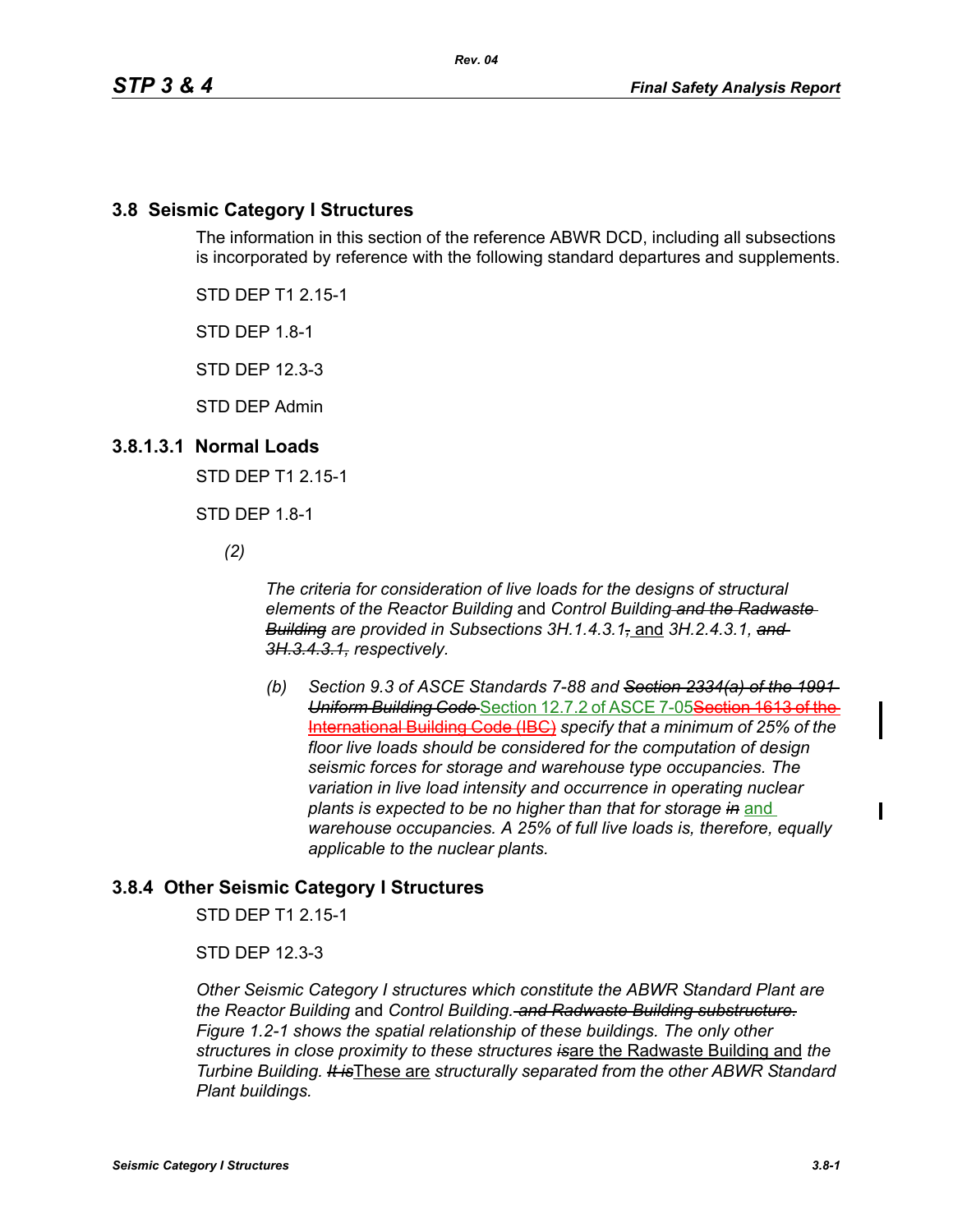*The R/B, steam tunnel, Residual Heat Removal (RHR) System, Reactor Water Cleanup (CUW) System, and Reactor Core Isolation Cooling (RCIC) System rooms are designed to handle the consequences of high-energy pipe breaks. The RHR, RCIC, and CUW rooms are designed for differential compartment pressures, with the associated temperature rise and jet force. Steam generated in the RHR compartment from the postulated pipe break exits to the steam tunnel through blowout panels.The steam tunnel is vented to the Turbine Building (T/B) through the seismic interface restraint structure (SIRS). The steam tunnel, which contains several pipelines (e.g., main steam, feedwater, RHR), is also designed for a compartment differential pressure with the associated temperature changes and jet force.*

#### **3.8.4.1.3 Radwaste Building Substructure** (Not Used)

#### STD DEP T1 2.15-1

*The Radwaste Building (RWB) Substructure is shown in Section 1.2.*

*The Radwaste Building is a reinforced concrete structure 60.4 66.2m by 41.2 38.8m and a height of 29.5 27.4m from the top of the basemat. The building consists of a below grade substructure consisting of walls (1.2m thick) and slabs of reinforced concrete forming a rigid box structure which serves as a container to hold radioactive waste in case of an accident. This substructure is located below grade to increase shielding capability and to maximize safety. It is supported on a separate foundation mat whose top is 13.7m below grade. In addition, a reinforced concrete superstructure*

*15.7 13.4m high extends above grade floor level and houses the balance of the radwaste equipment.*

*The RWB Substructure houses the high and low conductivity tanks, clean up phase sperarators, spent resin storage tanks, a concentrated waste storage tank, distillate tank and associated filters, and pumps for the radioactive liquid and solid waste treatment systems.*

*Although the radwaste superstructure is not a Seismic Category I structure, its major structural concrete walls, slabs, columns and roof are designed to resist Seismic Category I loads.*

*The summary report for the readwaste building is in Section 3H.3. This report contains a description of radwaste building, the loads, load combinations, reinforcement stresses, and concrete stresses at locations of interest. In addition, the report contains reinforcement details for the basement, seismic walls, and floors.*

#### **3.8.4.2.3 Radwaste Building Substructure** (Not Used)

#### STD DEP T1 2.15-1

*[The RWB Substructure shall be designed using the same codes and standards as the reactor building. Refer to Subsection 3.8.4.2.1 for a complete list.]\**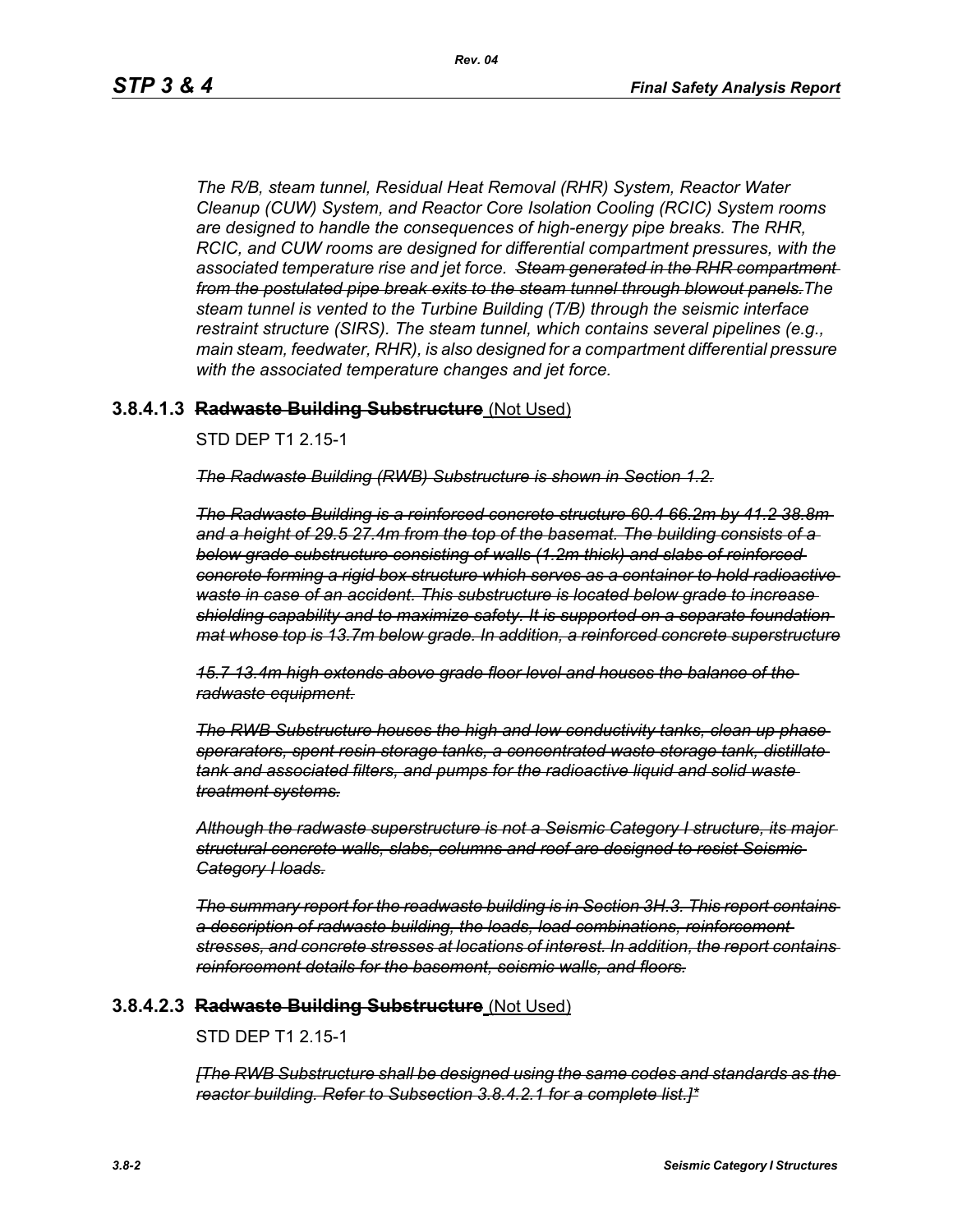*In addition, the non-Seismic Category 1 I reinforced concrete portion of the superstructure is designed according to the seismic provisions of the uniform building code.*

#### **3.8.4.3.2 Control Building and Radwaste Building Substructure**

STD DEP T1 2 15-1

#### **3.8.4.4.1 Reactor Building***,* **and Control Building***,* **and Radwaste Building Substructure**

STD DEP T1 2.15-1

*[The Reactor Building,*and *Control Building and Radwaste Building Substructure will be designed in accordance with ACI-349 for concrete structures and ANSI/AISC-N690 specification for steel structures.]\** 

*The Reactor Building*and *Control Building. and Radwaste Building Substructure are analyzed using the computer codes listed in Appendix 3C.* 

*The foundation for Category I structures is contained in the summary reports for their respective buildings. The reactor building foundations is contained in Section 3H.1,* and *the control building foundation is in Section 3H.2., and the radwaste building foundation is in Section 3H.3. This summary report contains a section detailing safety factors against sliding, over turning, and floatation.*

#### **3.8.4.5.3 Radwaste Building Substructure** (Not Used)

STD DEP T1 2.15-1

*[Structural acceptance criteria are defined in ANSI/AISC-N690 and ACI 349 Codes.]\* In no case does the allowable stress exceed 0.9Fy where Fy is the minimum specified yield stress. The design criteria preclude excessive deformation of the Reactor Building. The clearances between adjacent buildings are sufficient to prevent impact during a seismic event.*

### **3.8.5.1 Description of the Foundations**

STD DEP T1 2.15-1

*The Radwaste Building foundation is a rectangular reinforced concrete mat 60.4m by 41.2 and 2.5m thick. The top of the Radwaste Building mat is 13.5m below grade. The foundation mat is constructed of cast-in-place conventionally reinforced concrete. It supports the Radwaste Building structure.*

*The foundation for Category 1 structures is contained in the summary reports for their respective buildings. The Reactor Building foundation is contained in Section 3H.1* and *the Control Building foundation is in Section 3H.2., and the Radwaste Building foundation is in Section 3H.3. This summary report contains a section detailing safety factors against sliding, over turning, and floatation.*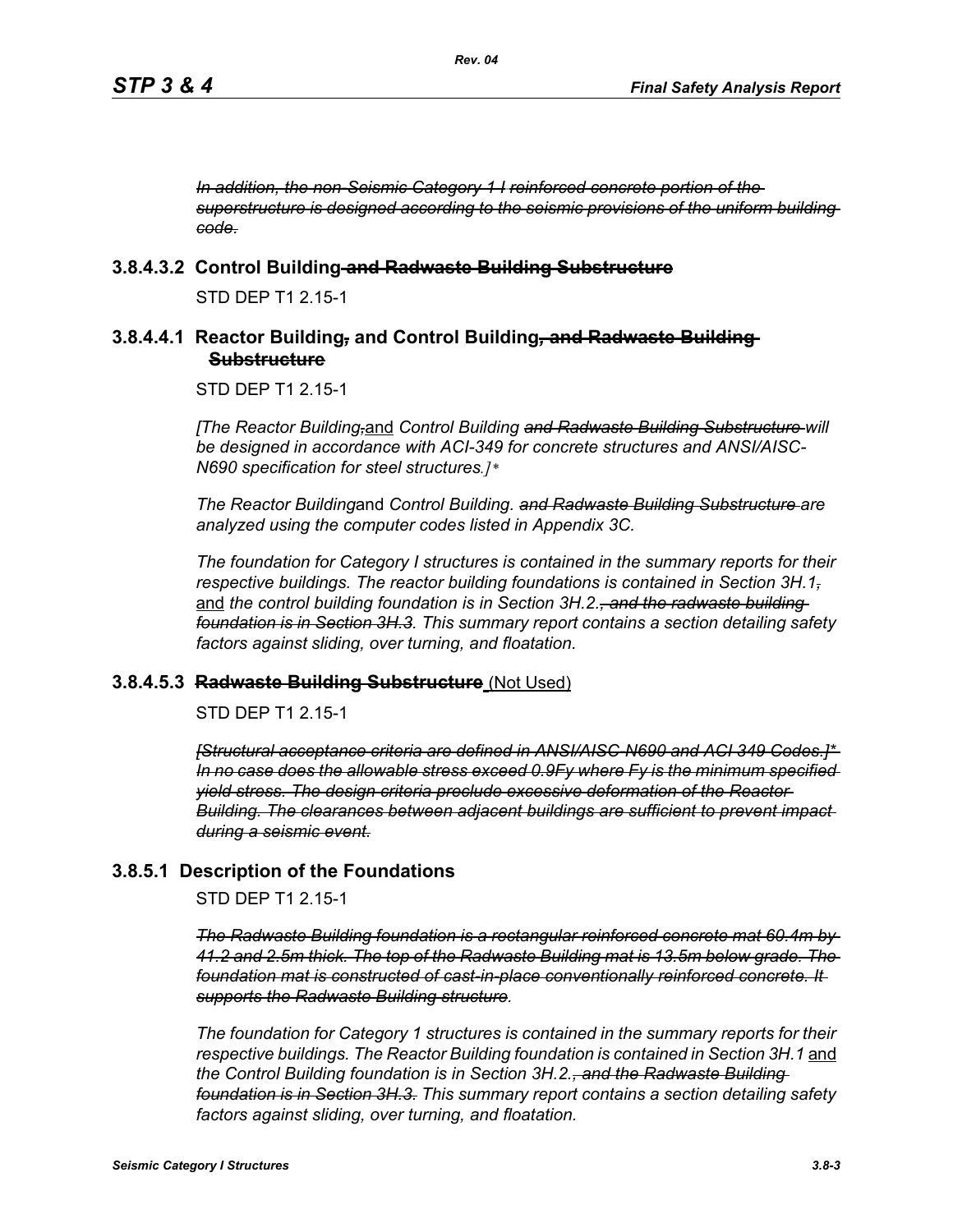# **3.8.6 COL License Information**

### **3.8.6.1 Foundation Waterproofing**

The following standard supplement addresses COL License Information Item 3.23.

Foundation waterproofing is done by placing a waterproofing membrane near the top elevation of the concrete fill.chemical agent on the exposed concrete surface of the mudmat. The remainder of the concrete fill is then poured on top of the waterproofing material.concrete foundation is poured directly onto the concrete mudmat. A waterproof membrane that could degrade the ability of the foundation to transfer loads is not used.

The coefficient of friction of the waterproofing material will be determined with a qualification program prior to procurement of the membrane material. The qualification program will be developed to demonstrate that the selected material will meet the waterproofing and friction requirements. The qualification program will include testing to demonstrate that the waterproofing requirements and the coefficient of friction required to transfer seismic loads for STP 3 & 4 have been met. Testing methods will simulate field conditions to demonstrate that the minimum required coefficient of friction is achieved by the structural concrete fill - waterproof membrane structural interface. The material will meet the required friction factor.

The test program will be based on the test methods contained in ASTM D1894. The tests will be performed with the expected range of normal compressive stresses. The coefficient of friction, as defined in ASTM D1894, is the ratio of the force required to move one surface over another to the total force applied normal to those surfaces. The test fixture assembly will be designed to obtain a series of shear / lateral forces and the corresponding applied normal compressive loads. The test data will be generally represented by a best fit straight line whose slope is the coefficient of friction.

# **3.8.6.2 Site Specific Physical Properties and Foundation Settlement**

The following site-specific supplement addresses COL License Information Item 3.24.

Physical properties of the site-specific subgrade medium and the settlement of foundations are assessed in Sections 3H.6.4.2 and 2.5S.4.

# **3.8.6.3 Structural Integrity Test Result**

The following standard supplement addresses COL License Information Item 3.25.

Structural Integrity Test (SIT) of the containments will be performed in accordance with Subsection 3.8.1.7.1 and ITAAC Table 2.14.1 Item #3. The first containment will be considered a prototype and its SIT performed accordingly. The details of the test and the instrumentation, as required for such a test, will be provided in the ASME Construction Specification. The test and instrument plan for the Unit 3 SIT will conform to the requirements for prototype containments as delineated in Article CC-6000 of ASME Section III, Division 2. The test and instrument plan for the Unit 4 SIT will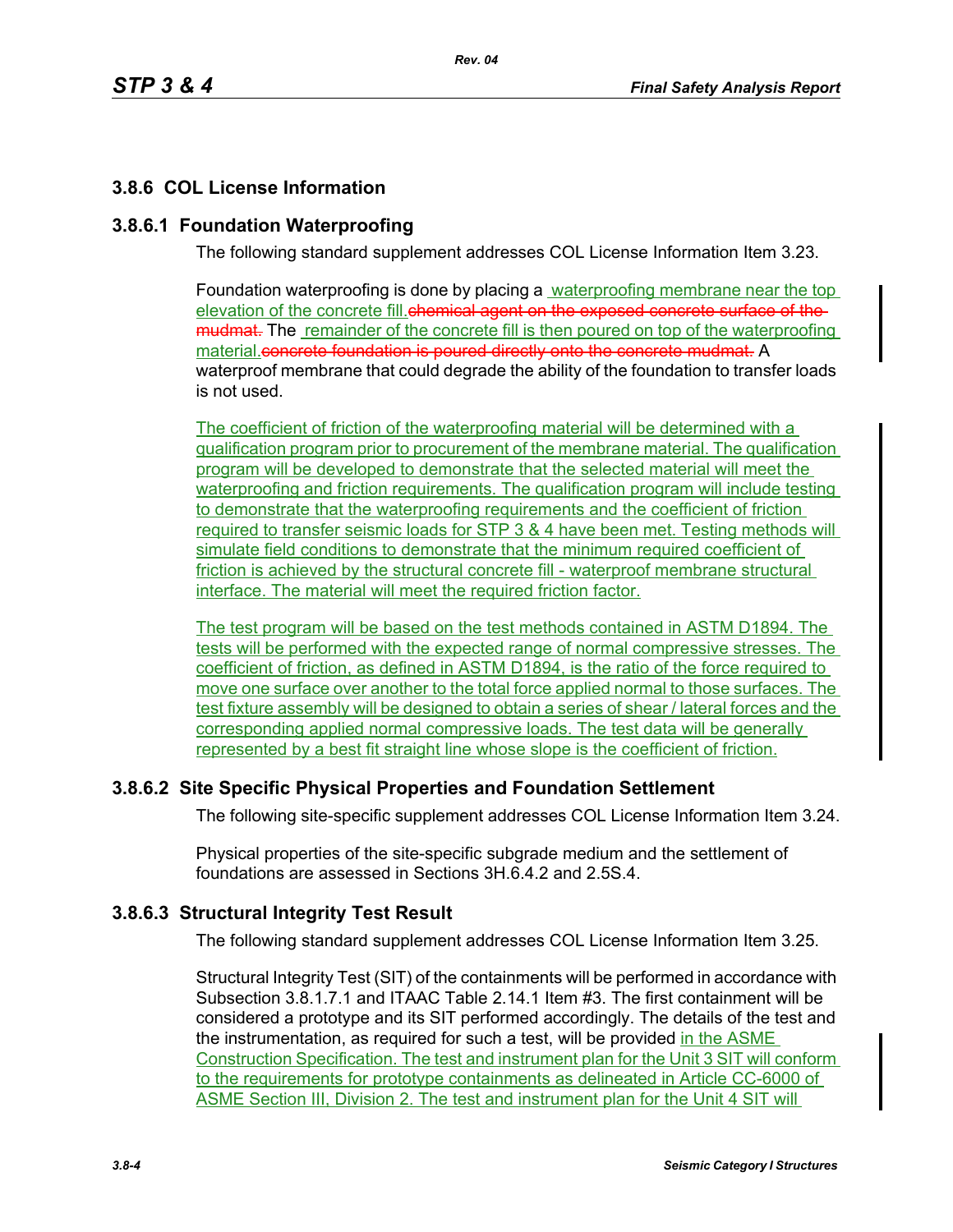conform to the requirements for nonprototype containments as delineated in Article CC-6000 of ASME Section III, Division 2.to NRC for approval.

The details of the SIT and the instrumentation required for the test will be provided in the ASME Construction Specification. The ASME Construction Specification will be provided to NRC for approval a minimum of six months before performance of the SIT.

## **3.8.6.3.1 Details of the Test:**

The containment is subjected to integrity tests that include both an overall internal pressure test and a differential pressure test. The overall SIT will be performed at a test pressure of at least 1.15 times the containment design pressure in both the drywell and suppression chamber simultaneously. The differential pressure test will be performed at a test pressure of at least 1.0 times the maximum design differential pressure. The test pressure will be held for at least 1 hour.

Predictions of displacements and strains will be made prior to the start of the Unit 3 test. During the SIT tests, the suppression chamber and spent fuel pool will be filled with water to the normal operational water level. Atmospheric air will be used as the testing medium for both the overall and the differential pressure test. The Designer or his designee will perform a pretest visual examination of the accessible portions of the primary containment vessel prior to the structural integrity (SI) test in accordance with CC-6210 of ASME Section III, Division 2. The Designer or his designee will witness the SI test and will monitor displacement measurements.

### **3.8.6.3.2 Instrumentation:**

Instrumentation for the measurement of pressure, displacement, strain, crack width and length, and temperature will be provided in accordance with CC-6220 of ASME Section III, Division 2. Output of all instruments will be recorded prior to start of testing and any erratic readings corrected, if possible, or noted. All malfunctioning instrumentation will be reported to and evaluated by the Designer before proceeding with testing. Instruments that become erratic or inoperative during testing will be reported to the Designer before proceeding with testing.

Displacement, strain (for Unit 3), and temperature measurements will be made in accordance with CC-6300 of ASME Section III, Division 2. Displacement, strain, and temperature will be recorded at the locations specified in the test and instrument plan as defined in the Construction Specification. The test plan will be available prior to start of construction of the concrete containment so that sufficient time is available for placement of instrumentation to be embedded in concrete or otherwise installed during construction.

The primary containment will be pressurized and depressurized at rates not to exceed 20% of the test pressure per hour in accordance with CC-6321 of ASME Section III, Division 2.

Test data will be collected in accordance with CC-6340 of ASME Section III, Division 2. For the prototype Unit 3 Containment, strains and associated temperatures will be